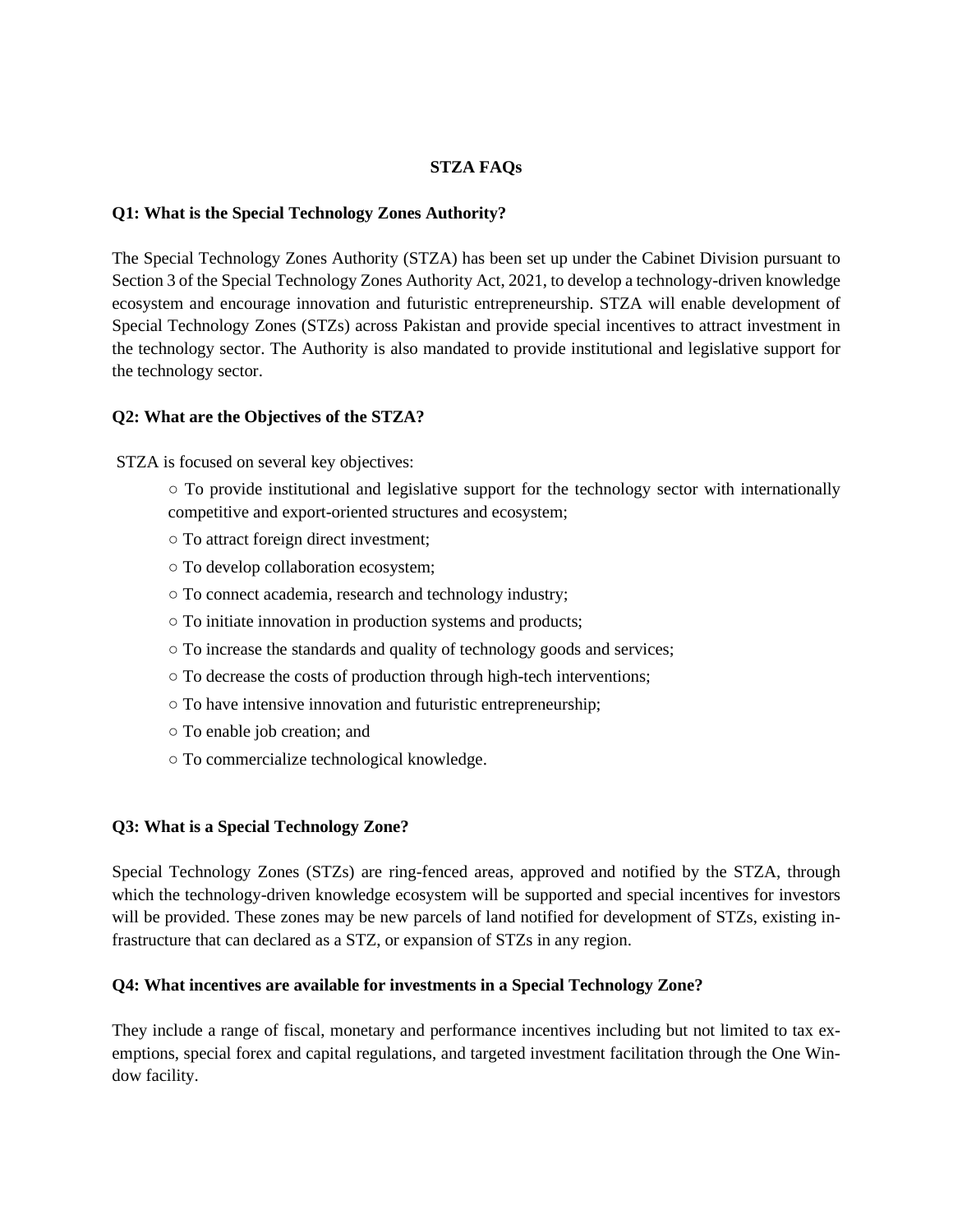For further clarity kindly refer to sections 20 and 21 of the Special Technology Zones Authority Act, 2021 available on the website at [www.stza.gov.pk](http://www.stza.gov.pk/)

### **Q5: What is a Zone Enterprise?**

The term refers to any public, private, or public-private Person developing, operating and managing a technological enterprise within the zone and licensed as such by the Authority. A Zone Enterprise is the main customer of the Special Technology Zone.

"Person" includes any registered association of persons, consortium, a body corporate formed or incorporated by or under any law in force, company, corporation, society, modaraba, Real Estate Investment Trust (REIT), Government, trust, partnership, or any juridical personality and includes the zone developer and zone enterprise.

A Zone Enterprise may develop and/or operate its facility and/or physical infrastructure for its own use; however, it cannot sublease or rent-out the facility to another Zone Enterprise. A Zone Enterprise may also apply for office space in a STZ.

#### **Q6: Who can apply as a Zone Enterprise?**

In order for a Zone Enterprise to be eligible for a license, Zone Enterprises should preferably be engaged in the following categories (**ZE Categories**) R&D, operations, development, financing, and investment in Artificial Intelligence and Machine Learning, Big Data Analytics, Quantum Computing, Cloud Computing, Internet of Things (IoT), Robo Advisory, Distributed Ledger Technology (DLT), Natural Language Processing (NLP), Augmented Reality / Virtual Reality (AR / VR), Robotics, Wearables, Mobile Payment, Fintech and Block chain, Biotech and Genomics, Edtech, Science and or Technology Institution, Technology Skill Development Centers, Telemedicine, Biomedical Technology, Internet of Things (IoT), 3D-Printing, Electric Vehicles, Automobiles, Sustainable and Renewable Energy, Green Energy, Agri-Tech, Converging Technologies, ICTS, IT and ITeS, Nanotech, Medical Devices, Pharmaceutical, Creative Industries. Ed-Tech, Semiconductors, Ecommerce, Satellites, Electronics, Smart Phones and Laptops, Fine Chemicals, New Materials, Precise Instruments, Environmental Technologies, Tertiary Industries, other major S&T industrial domains, industries, and sectors, and other existing and upcoming or emerging digital and and technology areas as approved and notified by the Authority from time to time.

Zone Enterprises whose business is not core tech (i.e., not from one of the ZE categories mentioned above) and are ancillary to tech businesses or providing general commercial services (such as hotels, restaurants, eateries, postal services etc.), may also apply to operate their businesses in a STZ, when applications are open for general services in different STZs. Until applications are open for general services, prospective applicants may send a letter of interest to applications@stza.gov.pk.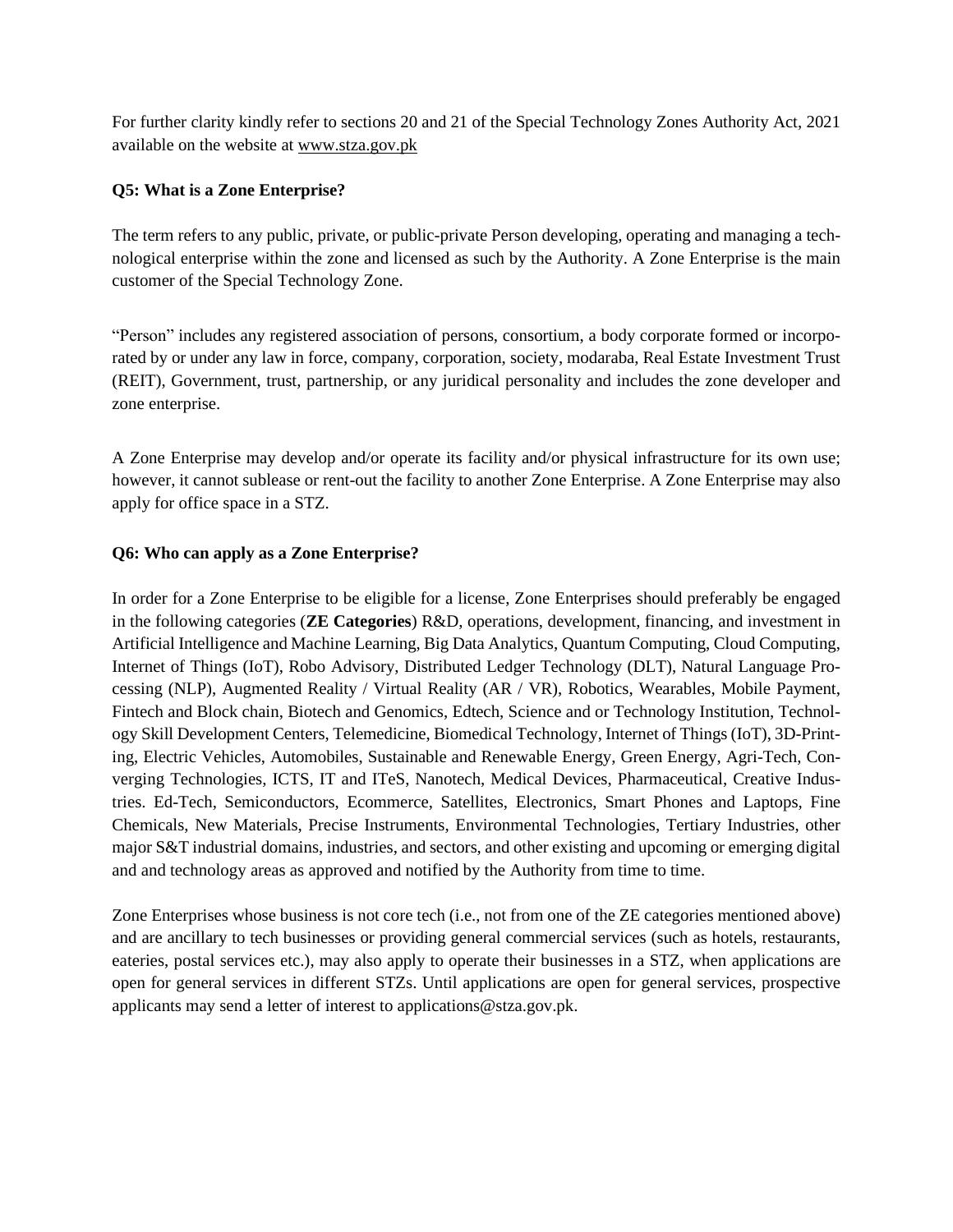#### **Q7: What are the criteria to be selected as a Zone Enterprise?**

Zone Enterprises will be evaluated based on their contributions to Pakistan's technology sector, with factors such as R&D, local job creation, technology transfer, human capital development, exports growth, import substitution, technology development and other relevant areas. For a more detailed framework, please refer to STZA (Qualification and Approval) Rules, 2021. **ANNEXURE IV** and Guidelines for Zone Enterprises, available on www.stza.gov.pk.

## **Q8: What is a Zone Developer?**

- The terms refer to any public, private, or public-private Person responsible for development, operation or management of the whole, or a part of the Special Technology Zone and licensed by the Authority as such, and includes a co-zone developer.
- The Zone Developer may lease or rent out its facility to licensed Zone Enterprises. The Zone Developer will be responsible for the supervision of activities in its specified area in the STZ, and monitoring compliance with the relevant agreements, licenses, and the Rules and Regulations notified by the Authority.
- "Person" includes any registered association of persons, consortium, a body corporate formed or incorporated by or under any law in force, company, corporation, society, modaraba, Real Estate Investment Trust (REIT), Government, trust, partnership, or any juridical personality and includes the zone developer and zone enterprise.

## **Q9: What are the criteria to be selected as a Zone Developer?**

Zone Developers will be evaluated based on their technical and financial proposals. The interested applicants are requested to refer to Annexure I, II, III, and V of the Special Technology Zones Authority (Qualification and Approval) Rules, 2021 for a detailed overview of the selection criteria and Guidelines for Zone Developers, available on www.stza.gov.pk.

#### **Q10: On what type of model can an Applicant apply for a license?**

A zone developer can apply for a license based on following models:

- (a) Where the Applicant owns a parcel of land equal to or greater than 5 acres;
- (b) Where the Applicant owns a partial built-up structure or a complete built-up structure equal to or greater than 250,000 sq. ft.; or
- (c) Where the Applicant intends to develop, operate and manage an area of land in one of the STZs notified by STZA in Pakistan. Please note that the minimum area requirements for notified STZs will be specified for each STZ on a case-to-case basis.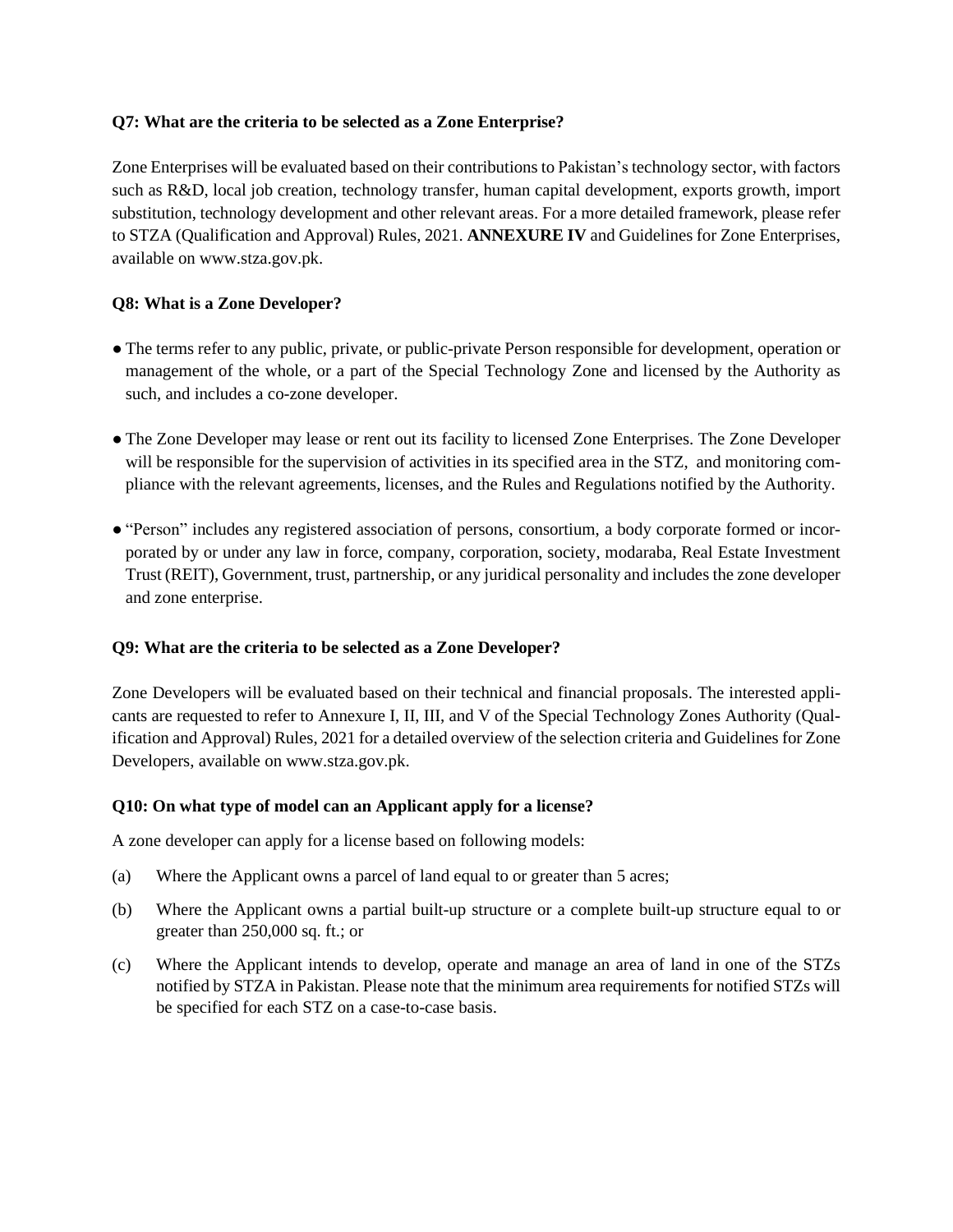Above mentioned categories are subject to application models as given in the table attached below:

| <b>APPLICATION MODELS</b>                                                                                                                                                                                                                                                           | <b>DESCRIPTION</b>                                                                                                                                                                                                                                                                                                                                                                                                                                                                                                                                                                                                                                                                                                                                                                                                                                                                                                                                                                                                                                                                                                                                                                           |
|-------------------------------------------------------------------------------------------------------------------------------------------------------------------------------------------------------------------------------------------------------------------------------------|----------------------------------------------------------------------------------------------------------------------------------------------------------------------------------------------------------------------------------------------------------------------------------------------------------------------------------------------------------------------------------------------------------------------------------------------------------------------------------------------------------------------------------------------------------------------------------------------------------------------------------------------------------------------------------------------------------------------------------------------------------------------------------------------------------------------------------------------------------------------------------------------------------------------------------------------------------------------------------------------------------------------------------------------------------------------------------------------------------------------------------------------------------------------------------------------|
| <b>Zone Enterprises</b><br>A Zone Enterprise is Person li-<br>censed to operate and manage<br>its business operations in a<br>STZ. A Zone Enterprise may<br>be engaged in various catego-<br>ries of technology related busi-<br>nesses as per the STZA Act,<br>2021.               | An application by any person requiring office space in a no-<br>tified STZ. A Zone Enterprise will be assessed and selected<br>in accordance with the strength of the technology business<br>proposal of the applicant in line with STZA's core strategic<br>objectives.<br>Note: This model is best suited for technology startups and<br>companies that require office space in an STZ and aim to take<br>advantage of the ecosystem in special technology zones.                                                                                                                                                                                                                                                                                                                                                                                                                                                                                                                                                                                                                                                                                                                          |
| <b>Zone Developers and</b><br><b>Co-Zone Developers</b><br>A Zone Developer is a Person<br>licensed to build, develop,<br>manage and operate a STZ.<br>A Co-Zone Developer is a part-<br>ner of the Zone Developer, li-<br>censed to build, develop, man-<br>age and operate a STZ. | An application by any person for building, operating and<br>managing a facility on a parcel of land, or existing infrastruc-<br>ture, in a notified STZ, or private land qualifying to be noti-<br>fied as an STZ. A Zone Developer will be assessed and se-<br>lected in accordance with the strength of its financial and<br>technical experience in developing, operating and managing<br>projects, and their alignment with STZA's core strategic ob-<br>jectives.<br>A Zone Developer may also invite Co-Zone Developers to<br>build, operate and manage a facility in a notified STZ, in part-<br>nership with the Zone Developer. A separate application is<br>required for a Co-Zone Developer License.<br>A Zone Developer is required to sub-lease the facility to var-<br>ious Zone Enterprises for their business operations, as li-<br>censed by STZA.<br>This is a Build, Operate, Manage, and Lease model.<br>Note: This model is best suited for experienced developers<br>that have the objective of building a facility and providing<br>office space to other technology companies, thus contributing<br>towards creation of an ecosystem in special technology<br>zones. |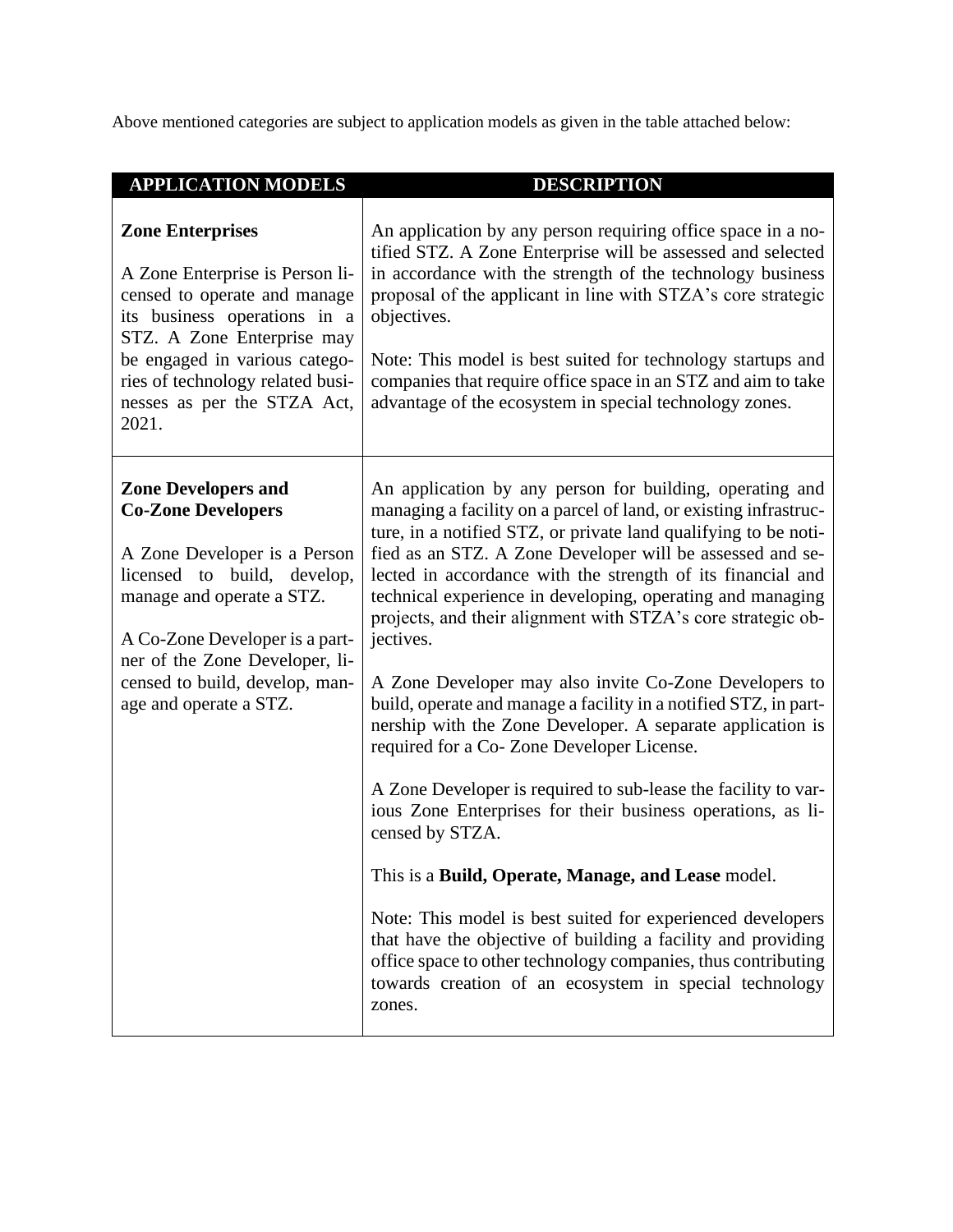| <b>APPLICATION MODELS</b>                                       | <b>DESCRIPTION</b>                                                                                                                                                                                                                                                               |  |
|-----------------------------------------------------------------|----------------------------------------------------------------------------------------------------------------------------------------------------------------------------------------------------------------------------------------------------------------------------------|--|
| Joint Application by Zone<br>Developers & Zone Enter-<br>prises | Joint Application: Build, Operate, Manage, Self-Utiliza-<br>1.<br>tion                                                                                                                                                                                                           |  |
|                                                                 | A joint application by any person to build, manage and oper-<br>ate the STZ and operate the technology business of the Ap-<br>plicant in the STZ.                                                                                                                                |  |
|                                                                 | Note: This model is best suited for experienced developers<br>and technology companies, that have the objective of build-<br>ing a purpose-built facility and for their own business use<br>only.                                                                                |  |
|                                                                 | Joint Application: Build, Operate, Manage, Self-Utiliza-<br>2.<br>tion, Lease                                                                                                                                                                                                    |  |
|                                                                 | A joint application by any person to build, manage and oper-<br>ate the STZ, operate the technology business of the Applicant<br>in the STZ, and lease out portion of the STZ to other licensed<br>Zone Enterprises.                                                             |  |
|                                                                 | Note: This model is best suited for experienced developers<br>and technology companies, that have the objective of build-<br>ing a facility for their own business use, as well as for leasing<br>out the space to other technology companies that would be<br>licensed by STZA. |  |

## **Q11: What documents will you need to apply for a Zone Enterprise License?**

Interested Zone Enterprises will be required to submit an application, along with supporting documentation, which are detailed in the Guidelines for Zone Enterprises, available on [www.stza.gov.pk.](http://www.stza.gov.pk/)

## **Q12. What is the fee structure for Zone Enterprises?**

Zone Enterprises are required to pay an initial Application Fee. Other applicable fees and charges may include land lease schedule of charges, rent, annual license fee, development fee, and management fee, which will be notified by the Authority in due course and updated on the website and the Guidelines for Zone Enterprises. STZA reserves the right to revise the applicable fees and charges at any time, subject to prior notification on STZA's website.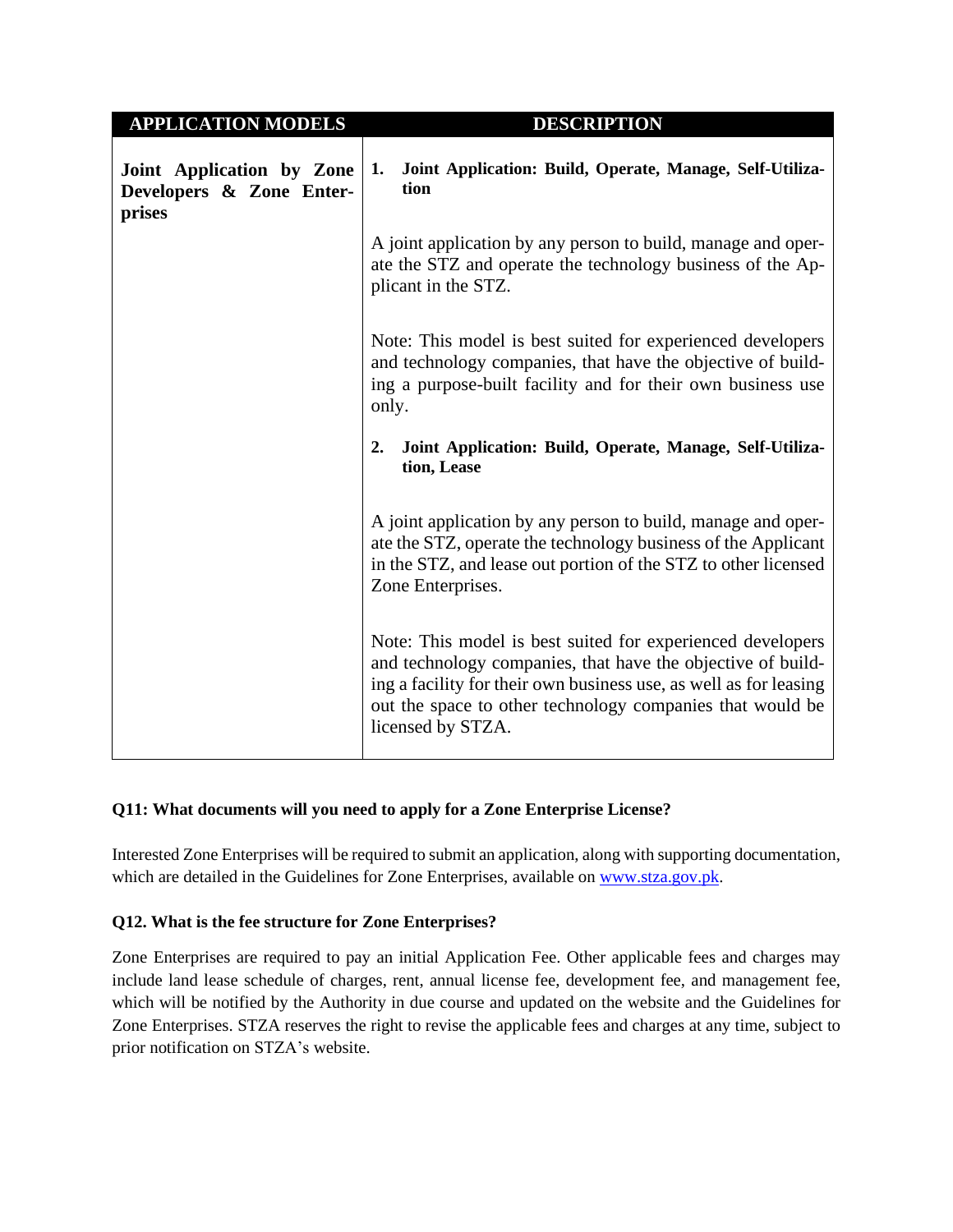## **Q13: What is the Application Fee for Zone Enterprises?**

The Application Fee for Zone Enterprises depends on the size or stage of the Zone Enterprise as well as the category (or type) of the ZE. These fees go towards application processing and are non-refundable. Details are given in the tables below:

The Application Fee for a Zone Enterprise License depends on the size or stage of the Zone Enterprise as well as the category (or type) of the Zone Enterprise. These fees go towards application processing and are non-refundable.

| Size / Stage of<br><b>Zone Enterprise</b> | <b>Number of Employees or</b><br>Revenue (PKR)*                 | <b>Application Fee</b><br>in PKR |
|-------------------------------------------|-----------------------------------------------------------------|----------------------------------|
| <b>Startups</b>                           | Employees 1-20<br>Revenue < PKR<br>500 Mn                       | PKR 16,000/-                     |
| <b>SMEs</b>                               | Employees 21-250 Reve-<br>nue PKR 500-1000 Mn                   | PKR 160,000/-                    |
| <b>Large Enterprises</b>                  | Employees 251-1000<br>Revenue PKR 1-16<br><b>B</b> <sub>n</sub> | PKR 480,000/-                    |
| <b>Anchor Tenants</b>                     | Employees $1000+$<br>Revenue > $PKR$ 16<br><b>B</b> n           | PKR 800,000/-                    |

(\*) For decision of category, whichever is higher among number of employees or revenue is taken. The number of employees or revenue figures are taken as per global footprint of enterprises, if local operational statistics do not reflect the complete view of the operations of the applicant.

Where any Zone Enterprise falls into the following categories, the following rates shall apply:

| <b>Category of Zone Enter-</b><br>prise                          | <b>Number of Employees</b> | <b>Application Fee in PKR</b> |
|------------------------------------------------------------------|----------------------------|-------------------------------|
| <b>Research and Develop-</b><br>ment                             | Variable                   | PKR 160,000                   |
| <b>Training and Education</b>                                    | > 5                        | PKR 320,000                   |
| Incubators,<br>Accelera-<br>tors, and Venture Capi-<br>tal Funds | Variable                   | PKR 320,000                   |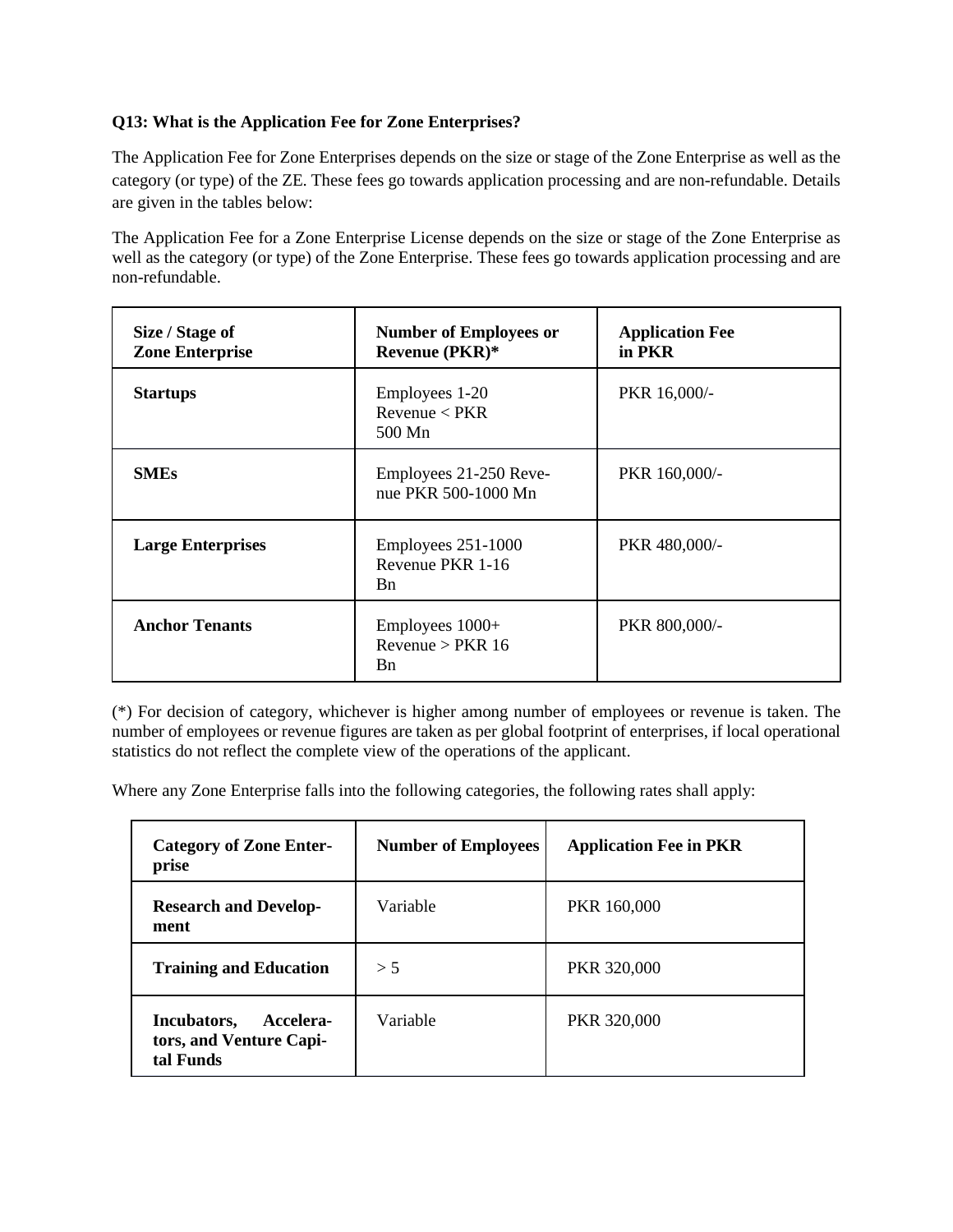| <b>University</b><br>(Science)<br>& Tech-<br>nology Focused Only) | Variable | PKR 480,000 |
|-------------------------------------------------------------------|----------|-------------|
| General Services †                                                | Variable | <b>TBD</b>  |

(†) General Services are supporting facilities such as hotels, restaurants, banks, logistics & courier services, event management services, laundromats, etc.

# **Q14: What is the Annual License Fee for Zone Enterprises?**

The Annual License Fee for Zone Enterprises will be published by STZA in due course.

## **Q15: What is the duration of a license for the Zone Enterprise?**

The license duration for a Zone Enterprise is thirty years, while the duration for the incentives is 10 years. STZA has the power to issue additional incentives for zone enterprises as may be required.

## **Q16: What are the rates, and terms and conditions for land available for Zone Developers?**

The land would be leased to Zone Developers for 33 years (extendable for two terms) on a 6 years payment plan. Further details will be published by STZA in due course.

## **Q17: Will there be any further costs if we move forward in the process?**

The present set of charges are specified in Question 12. Any additional costs will be notified by the Authority and shall not be applicable retrospectively on any entity.

#### **Q18: What happens once the license is expired after 10 years? Do companies have to reapply to** avail the benefits or will all benefits and exemptions go away? What will happen to the office space?

After 10 years, the exemptions will cease and taxes would return to normal; however, the business may continue as the company desires since the license will be valid for a period of thirty years. STZA may also introduce a follow-up regime for additional benefits that may be activated closer to expiry of the license. The same company that has received the benefits once, cannot avail them again through renewal or reapplication.

## **Q19: How long will it take to receive a decision following a License application?**

The decision on a particular application may take up to 45 working days, provided all the requisite information, explanations, and applicable documents are provided in line with STZA (Qualification and Approval) Rules, 2021, the Guidelines for Applications, as well as instructions from STZA's committees, officers, and relevant authorities.

#### O20: If my Zone Enterprise is successful in obtaining a license, how soon can I move into the zone?

The availability of land / lot / office space / seats for Zone Enterprises will depend on the development timelines of Special Technology Zones which will be notified by the Authority for each STZ, and the time period for completion of conditions by the Zone Enterprise, as agreed after approval of the application.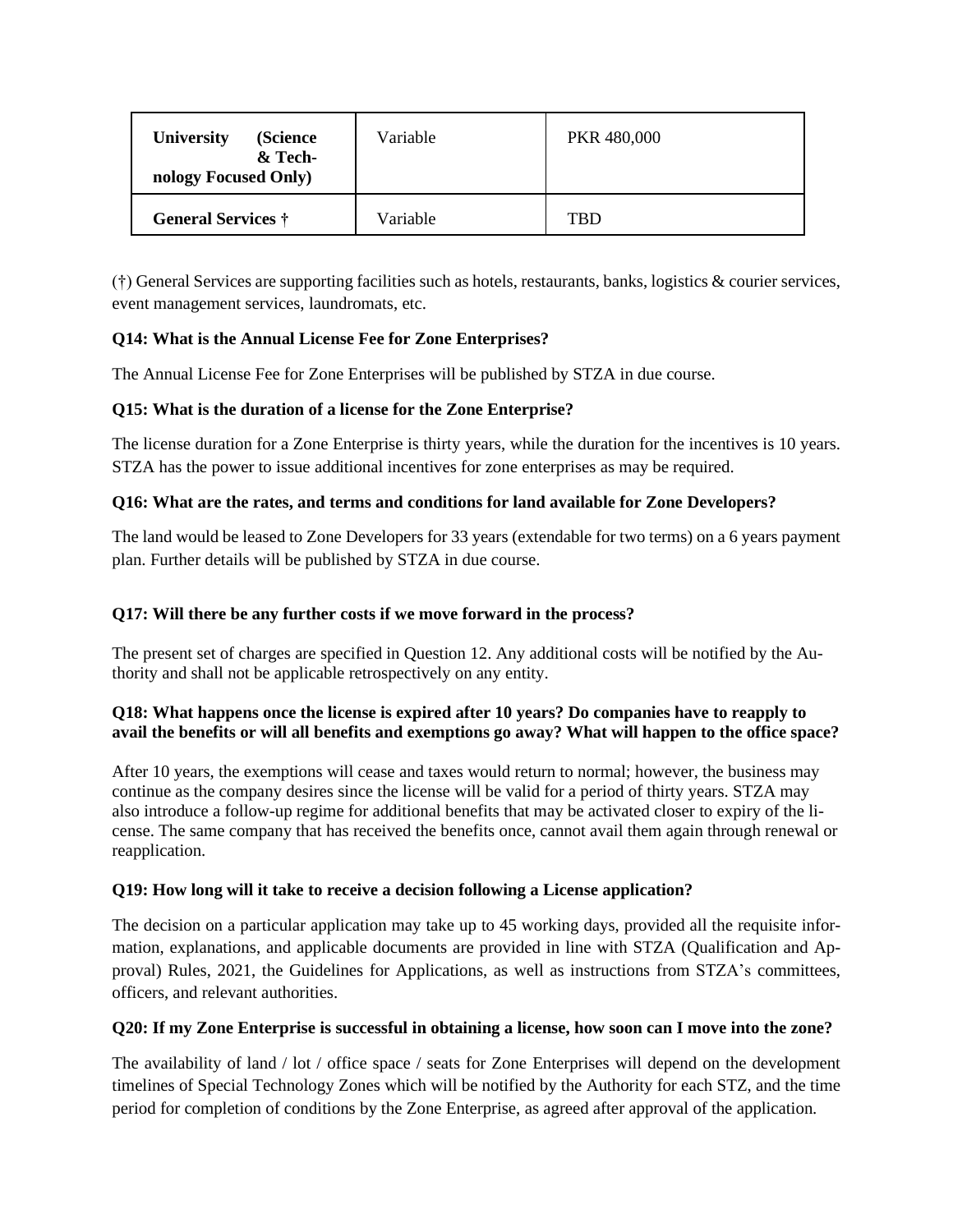# Q21: If my company is already established in Pakistan, and I wish to relocate a portion of my com**pany to a given STZ, do the benefits (tax, customs, etc.) apply to the entire company?**

The benefits only apply to only those activities taking place within the Zone. The primary place of business and operations must lie within a STZ in order to qualify for a license; however, subject to the business requirements on a case-to-case basis, STZA may allow secondary operational offices outside the STZ as well.

## **Q22: If a group of companies (a collection of parent and subsidiary companies) want to apply for a license, would they have to do so separately or can they apply collectively as a group?**

The companies concerned can form a new company with a back-end join venture or shareholders agreement to join an STZ, or one of the companies can become the Zone Developer and the others can join as Zone Enterprises (ZEs) under the umbrella of that ZD company. The legal structure of companies is entirely up to the businesses intending to apply for a license in a STZ.

#### **Q23: Where is the location of Islamabad Technopolis**?

● Islamabad Technopolis is the flagship zone of the Special Technology Zones Authority, and is located along the NIH Road in Islamabad Capital Territories.

#### **Q24: Is there electricity and roads available in Islamabad Technopolis?**

Electricity and roads are already available in some areas of Islamabad Technopolis land, which is sufficient for construction purposes. For the rest of the areas, the electricity and roads will be available after trunk infrastructure is built.

#### **Q25: Can we have a list of companies that have already joined the zone?**

As we have recently opened applications, therefore applications are under process and updates will be shared on the official website. Kindly keep visiting the official website for updates.

## **Q26: What size of plots are available for Zone Developers and/or Zone Enterprises in Islamabad Technopolis?**

● Islamabad Technopolis has defined plot sizes of 1-acre, 2-acres, and 4-acres at Islamabad Technopolis. Land should be used optimally by (a) ZDs/ZEs by building maximum space vertically, and (b) ZDs/ZEs utilizing maximum possible space for their own operations as the common facilities will be provided by Islamabad Technopolis. Applicant may also apply for more than 4-acres, provided that they can justify the land utilization and need for their business.

## **Q27: The application requires to put in some estimation of plot size for office space. How accurate this estimation has to be?**

The estimate has to be as accurate as possible. We may allow a maximum of 10% variation in the proposed and actual plan - this will be further detailed in the agreement and license.

#### **Q28: What will the STZA One Window Facility do?**

The STZA One Window Facility will provide a single physical and digital interface for government affairs and infrastructure-related service provision for investorsin a Zone. The One Window Facility will comprise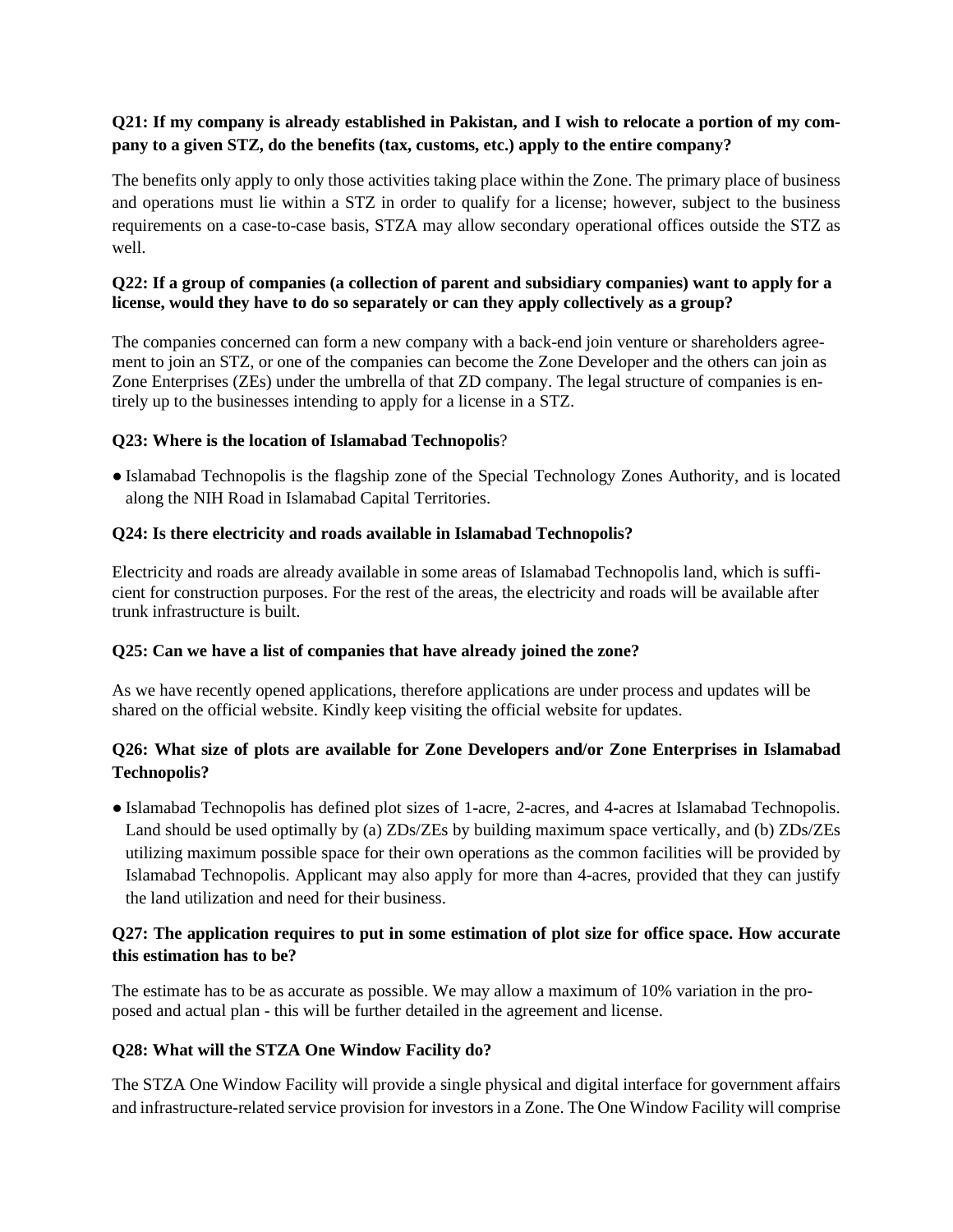of relevant entities of Federal, Provincial or Local Governments, for facilitation of the zone developers and zone enterprises to lodge standardized information and documents with a single-entry point to fulfill the requirements under the STZA Act, rules or regulations including the establishment, development, execution, operations, functioning and management of zones.

# **Q.29: Would there be a separate One Window facility in each province?**

Each Province will create a Provincial One Window Sub-Committee to conduct preliminary assessment of applications and documentation, and facilitation and coordination with provincial government entities for Zone Developers and Zone Enterprises.

# **Q30: Would there be absolute/complete exemption on all taxes once licensed by the STZA?**

No. The tax benefits that would be provided to Zone Developers and Zone Enterprise are explicitly mentioned in sections 20 and 21 of the Special Technology Zones Act, 2021. The Act is available in the 'Policies' section on https://stza.gov.pk/. The Act gives specific tax exemptions only; therefore, this is not a blanket exemption on all type of taxes.

# **Q31: Would incentives given by STZA be applicable in the provinces too?**

Yes. The tax incentives given in the Special Technology Zones Authority Act, 2021 will be applicable in the provinces, with the exception of property tax and sales tax on services, both of which are provincial matters. In addition, Provinces will be at liberty to provide additional tax incentives. These will be updated on our website from time to time.

## **Q.32: Will companies be exempt from provincial sales tax if they are operating in provinces?**

The Special Technology Zone Authority Act, 2021 provides exemption on sales tax on goods, which will be applicable on provinces too, However, companies are not exempt of provincial sales tax on services as the same falls under the jurisdiction of respective Provinces. If any Province changes this policy, STZA will provide updates on its website accordingly.

# **Q.33: What are the future plans for notification of zones in the provinces?**

The Authority is in the process of announcing the national roll-out plan. Updates in this regard will be shared on the website from time to time, as and when new zones are announced

# **Q34: Would utilities in Special Technology Zones be provided at subsidized rates?**

As a policy, the office spaces and the utilities will be provided to the Zone Enterprises at subsidized rates, although the final rates will be at the discretion of the Zone Developers and will not be fixed by STZA.

## **Q35: Can entities produce their own energy to power their factories with Solar power?**

Yes, entities can produce their own energy, subject to fulfilment of all applicable legal requirements, and suitability of the proposal with the feasibility for any particular STZ.

## **Q36: If others in the designated area are in need of energy sources, can we offer our services?**

Yes, excess energy produced can be shared back with the grid. The relevant regulator (NEPRA) allows net metering and applicants will be required to comply with applicable legal requirements in this regard, as may be amended from time to time. If the unit is producing more than 25 kW, you will need a license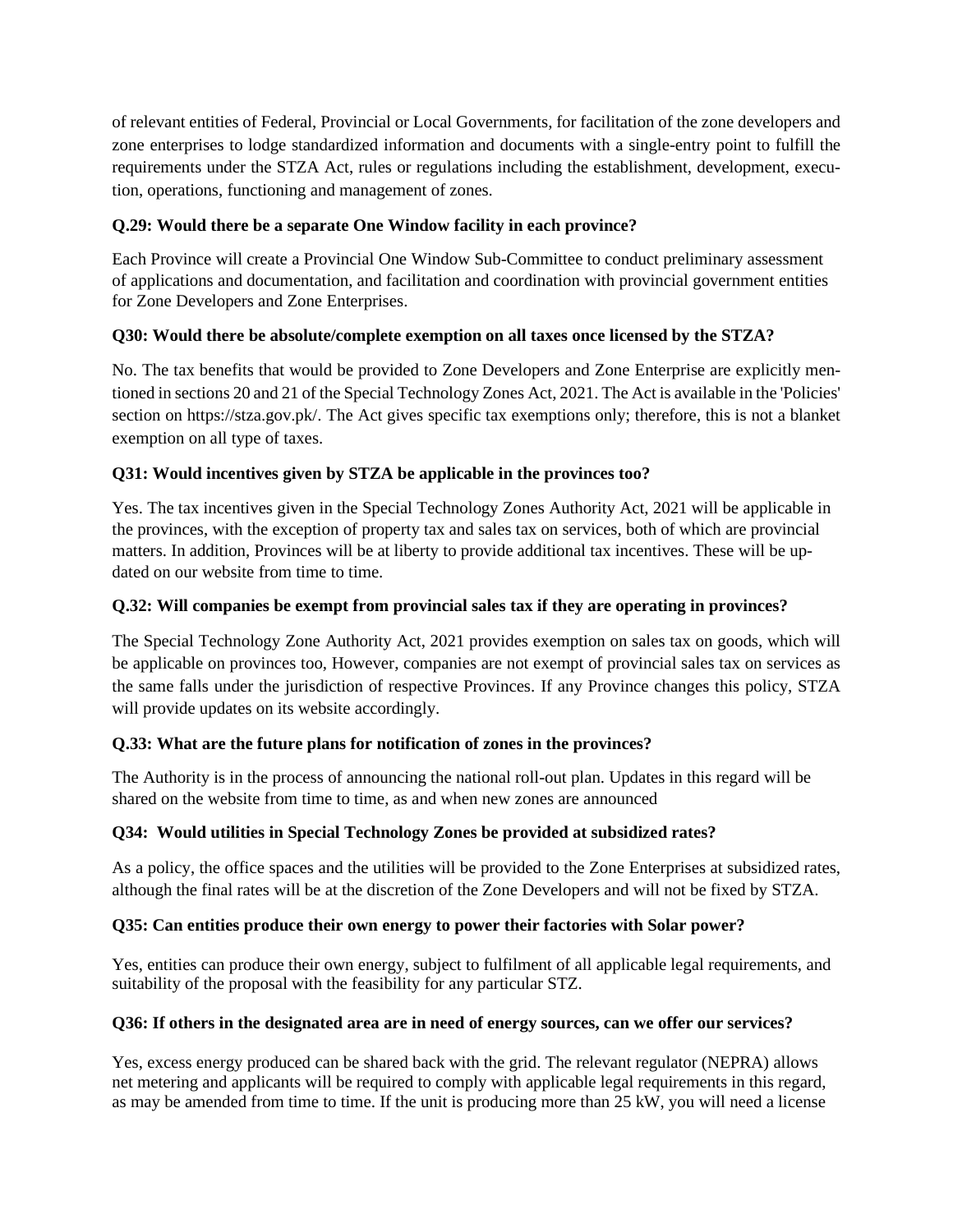from NEPRA in the case of Islamabad Technopolis (STZA will facilitate with this process). Applicants are advised to seek independent legal advice in this regard.

#### **Q37: Will the companies get furnished office space or will we have to furnish it ourselves?**

Office spaces on both models will be available. For furnished offices, you may utilize the co-working spaces available within STZs. For any other types of offices, fit-out and furnishing will be the responsibility of the zone enterprise.

### **Q38: How many floors are permitted to build for the offices?**

The by-laws for Islamabad Technopolis will be published in due course. Kindly keep visiting the official website for updates.

#### **Q39: Can one claim exemptions retrospectively after grant of license?**

The tax exemptions and other benefits under the Act, Rules and other documents will only commence from the date of grant of license. A Zone Enterprise or Zone Developer will not be allowed to claim exemptions retrospectively.

#### **Q40: How do I submit an Application for a Zone Developer or a Zone Enterprise?**

Applications shall be submitted on SZTA's website at www.stza.gov.pk, along with all supporting documentation. Additionally, two (2) physical copies of the identical online application along with all supporting documentation must be submitted to STZA within five (5) days of submission of the online application; failure to submit physical copies of the application may result in the application being discarded, at the discretion of STZA.

For Islamabad and all Provinces of Pakistan, Applications in physical form should be sent to the following address, unless otherwise specified on STZA's website:

*One Window Department Special Technology Zones Authority 16th Floor, New State Life Tower Blue Area, Islamabad*

The Applicant shall receive an acknowledgement of application from STZA upon receipt of the electronic and physical copies of the application.

## **Q41: Can I withdraw my Application?**

If an Applicant is desirous of withdrawing an application, the Applicant shall inform STZA in writing with reasons for such withdrawal, provided that an application can only be withdrawn within a period of 10 (ten) working days from the date of submission of the physical application to STZA, unless otherwise agreed by STZA. Please note that the application fee shall not be refunded in the event of withdrawal of an application.